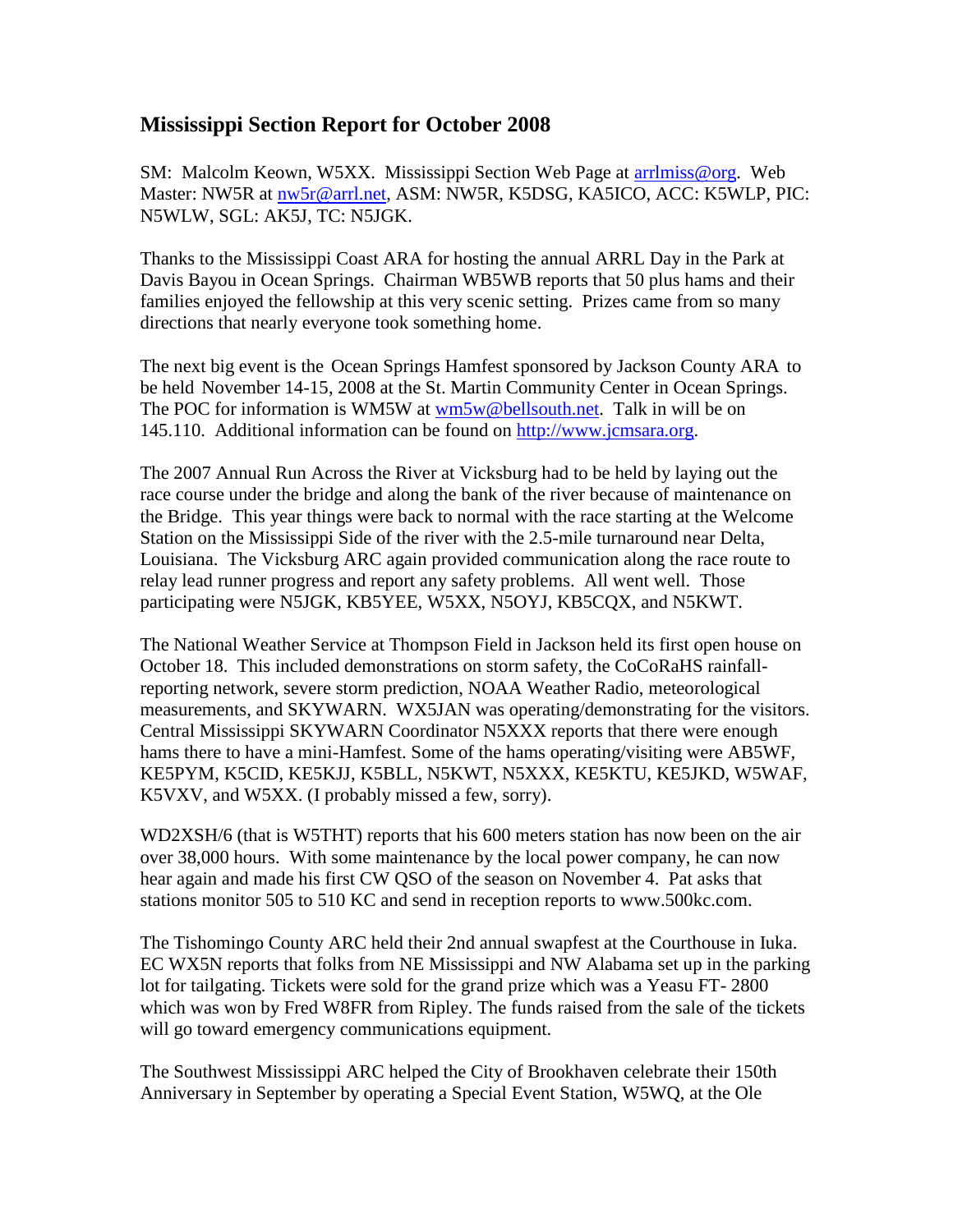Brook Festival. In spite of stormy weather, more than 100 QSOs were made and special QSL cards were sent to those who requested them. In addition, WB5ASP reports that W5WQ also set up at the Walthall County Dairy Festival and made some 130 QSOs from Tylertown. A special 'Ugly Cow' QSL card was printed by the organizers and sent to those contacts that requested it.

Marshall County EC KB0ZTX reports that the primary net for Northwest Mississippi Skywarn will be the 146.91 Desoto County Emergency Training and Information Net on 146.91. The practice net meets every Monday night at 8:30 PM. This repeater supports the NW MS region as the primary frequency for all ham radio emergency communications and is monitored by the NWS in Memphis during weather events. This repeater will soon be linked to a repeater in Holly Springs to provide full coverage of Northwest Mississippi.

DeSoto County ARES participated in the Horn Lake Fall Festival. They provided communication support and also took the opportunity to demonstrate emergency communications capabilities to visitors according to DeSoto County EC KD5VMV. Those participating in the demo were KD5VMV, KB0ZTX, N5UOV, KD5PIT, W9IK, KD5SM, K5OMC, and KE5EOQ.

The Alcorn County ARES 2 Meter Repeater has been moved to a 200-foot tower north of Corinth reports DEC/EC WB5CON. In addition, the Magnolia Regional Health Center (hospital) is installing ham gear for emergency backup communication. Several hospital employees are studying for their Tech license. They are holding a class one evening per week for 10 weeks and using the ARRL Tech book. Lastly, Fred approached a couple of Scout leaders about interest in the Radio Merit Badge. They are all for it, so several of the Alcorn County ARES members will put the merit badge class together for mid-winter. There is a lot going on in Alcorn County.

Welcome to new Mississippi hams: KE5WOO, Charles – Long Beach; KE5WOQ, William – Gulfport; KE5WPO, Stephen – Mississippi State; KE5WPP, Robertsen – Starkville; KE5WPV, Doug – Saltillo; KE5WPW, Sharon – Tremont; KE5WQG, Christopher – Starkville; KE5WRA, Mallory - Wesson; KE5WRB, Robert – Brandon; KE5WRC, David – Madison; KE5WRD, Troy – Wesson; KE5WRE, James – Florence; KE5WRP, Ken – Vicksburg; KE5WRQ, Robert – Crystal Springs; KE5WSM, Chester – Vancleave; and KE5WUN, Mark – Batesville.

Also welcome to new ARRL Members: KD5FUW – Fulton; WD5IRI – Lumberton; KA4LDU – Ocean Springs; KE5MQS – Byram; K5RHK – Florence; KD5QAN – Fulton; KE5TLF – Moss Point; KE5UFZ, Tupelo; N5VAG – Biloxi; KE5WOO – Long Beach; KE5WQG – Starkville; KE5WRP – Vicksburg; and KB5YPG – Fulton. ARRL Mississippi Membership is now at 1,004. Keep up the good work!

Congratulations to the following on their upgrades: KE5RAW, Madison and KE5VMT, Biloxi.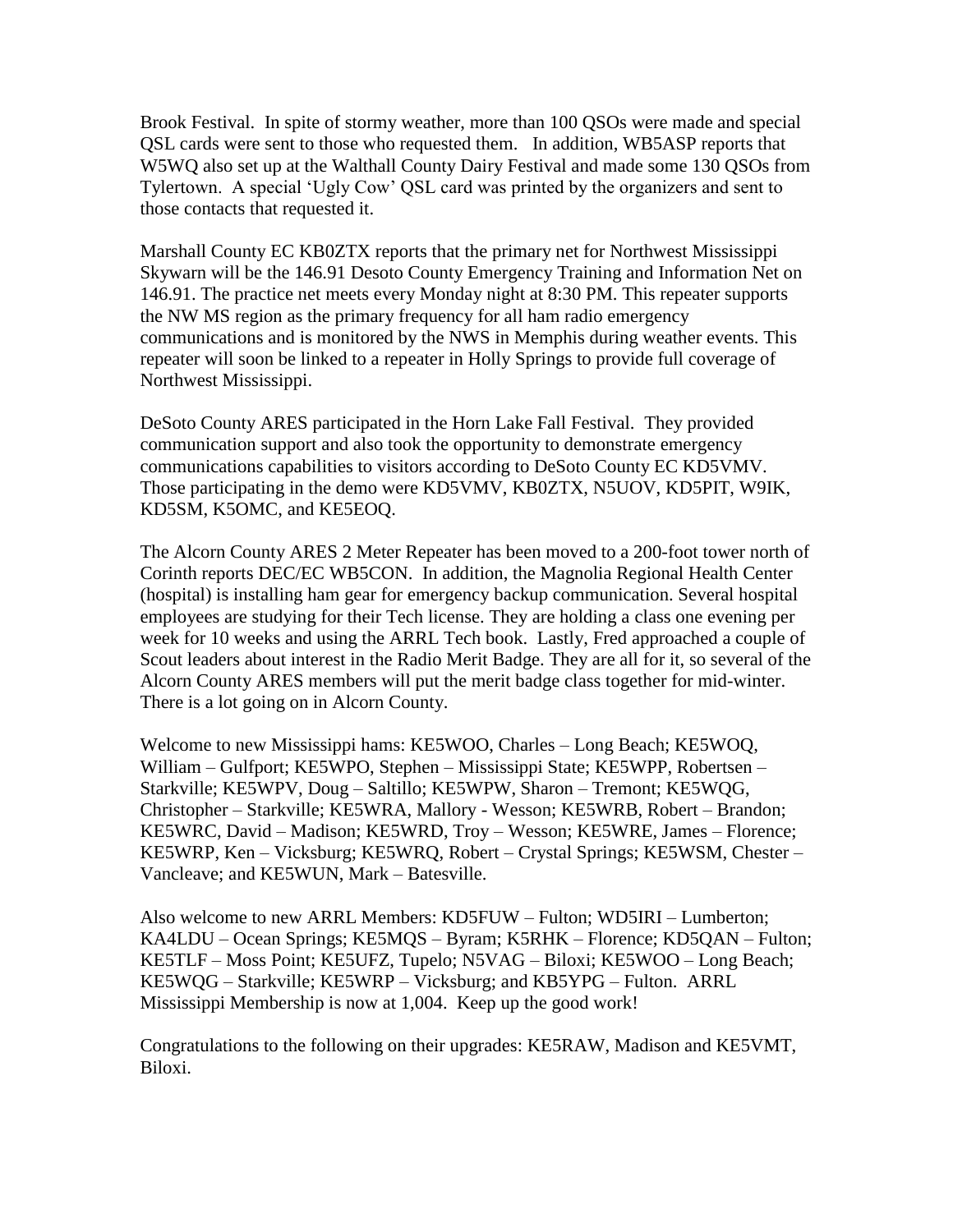DEC/EC Monthly Reports: WB5CON (NE MS/Alcorn), KC5EAK (Pearl River), K5FV (Rankin), WB5GUD (Newton), KD5GWM (Lauderdale/Clarke), KE5KTU (Hinds), WX5N (Prentiss/Tishomingo), N5TBB (Tippah), and KB0ZTX (Marshall).

Club Newsletter/Reports: Hattiesburg ARC (AC5E), Meridian ARC (W5MAV), Northeast Mississippi ARA (KB5NMB), Pearl River ARC (N5WLW), and Vicksburg ARC (W5WAF).

Net reports: sessions/QNI/QTC (Net Manager)

DRN5 62 Sessions, Mississippi 100% represented by W5OXA, WA5FB, W5MLO, KA1ZIA, WB5ZED, W5XX and W5CPO (WB5ZED).

MSPN 31/3086/23 (K5NRK)

Magnolia Section Net 31/867/5 (K5DSG)

MTN 31/204/12 (KB5W) (Record QNI!)

MS Baptist Hams Net 4/29/0 (WF5F)

MS Slow Net 23/44/0 (W3TWD)

Tishomingo/ Prentiss ARES 5/156/6 (WX5N)

Itawamba County ARES 5/60/3 (KB5NMB)

Pearl River County ARES 5/67/0 (KC5EAK)

Rankin County ARES 5/59/0 (K5FV)

South MS YL Net 5/74/0 (KB5CSQ)

Magnolia DX Assn 4/67/0 (N5FG)

Attala County ARES 4/60/0 (KB5ZEA)

Miss/Lou Em Net 4/32/1 (K5NRK)

Hattiesburg AEN 4/116/0 (K5MIQ); September 4/115/0

Meridian Area EN 4/36/0 (KD5GWM)

Alcorn County ARES 4/43/0 (WB5CON)